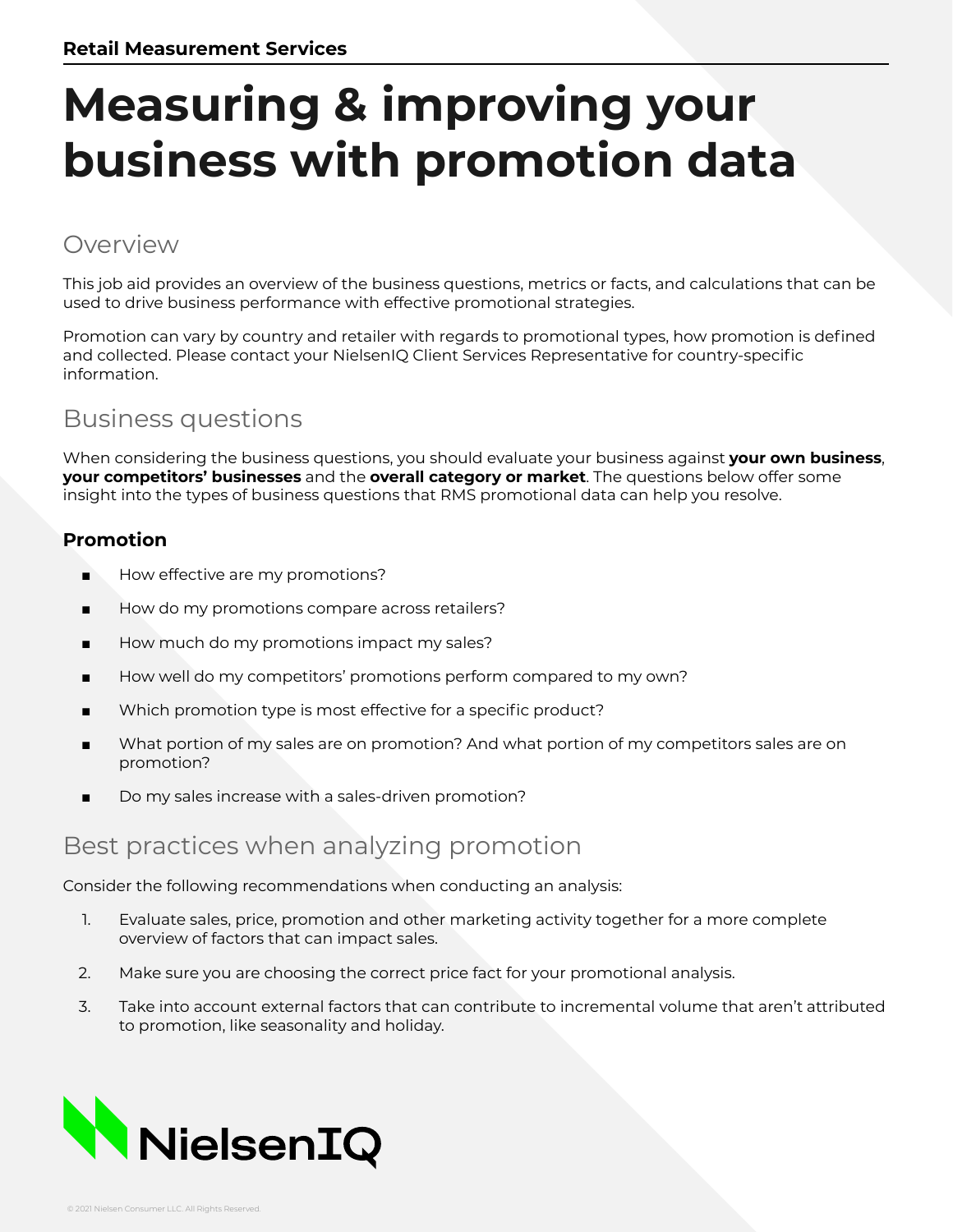## **Measuring & improving your business with promotion data**

Best practices when analyzing promotion (continued)

- 4. Whenever possible, analyze your brand or category at the item level.
- 5. Adapt your promotional tactics to new opportunities or threats.
- 6. Pay attention to your competition—what promotional tactics are being used? How does that impact you?

#### Terms & definitions

Below are a list of key terms and calculations used when analyzing promotional data.

| <b>Term</b>                                             | <b>Definition</b>                                                                                                                                                                                                                                                                    | <b>Origin or calculation</b>                                 |
|---------------------------------------------------------|--------------------------------------------------------------------------------------------------------------------------------------------------------------------------------------------------------------------------------------------------------------------------------------|--------------------------------------------------------------|
| <b>Promoted Sales</b>                                   | The sales that are sold through stores with promotional<br>activity.                                                                                                                                                                                                                 |                                                              |
| <b>Non-Promoted</b><br><b>Sales</b>                     | The sales that are sold through stores without promotional<br>activity.                                                                                                                                                                                                              |                                                              |
| <b>Base Sales</b><br>(Baseline)                         | A statistically calculated NielsenIQ-derived measure to<br>determine the expected sales for a product in the absence<br>of in-store promotional activity.                                                                                                                            |                                                              |
| <b>Incremental</b><br><b>Sales</b>                      | The sales above your expected volume, due to in-store<br>promotions. In some cases, incremental sales can be<br>attributed to external factors such as holidays or weather.                                                                                                          | Total Sales - Base Sales                                     |
| <b>Subsidized Sales</b><br>(Promoted Base)              | The promoted sales that would have occurred even if a<br>promotion was not present.                                                                                                                                                                                                  | Promoted Sales -<br><b>Incremental Sales</b>                 |
| <b>Promotional</b><br><b>Price</b>                      | The average price of items that are on promotion. This<br>includes: price discount (prices are at least 5-10% less than<br>the regular price-depending on local market) or another<br>type of promotion (display, feature, bonus pack, free<br>quantity— depending on local market). | Total Sales/Total Units in<br>stores that ran a<br>promotion |
| <b>Sales Uplift</b>                                     | This measures the promotional effectiveness (quality of a<br>promotion) and represents the amount of sales earned<br>above expected volume. Reported as a percentage or an<br>index.                                                                                                 | <b>Total Promoted</b><br>Volume/Baseline<br>Volume X 100     |
| <b>Promotional</b><br><b>Efficiency</b>                 | This measures the proportion of promoted volume,<br>converted to incremental sales.                                                                                                                                                                                                  | Incremental<br>Volume/Total Promoted<br>Volume X 100         |
| <b>Promotion</b><br><b>Effectiveness</b><br>Index (PEI) | This measures the increase in sales (within stores that are<br>running a promotion) as a result of promotional activity.<br>This fact is not available in all countries.                                                                                                             | Promoted<br>Sales/Promoted Base<br><b>Sales X 100</b>        |